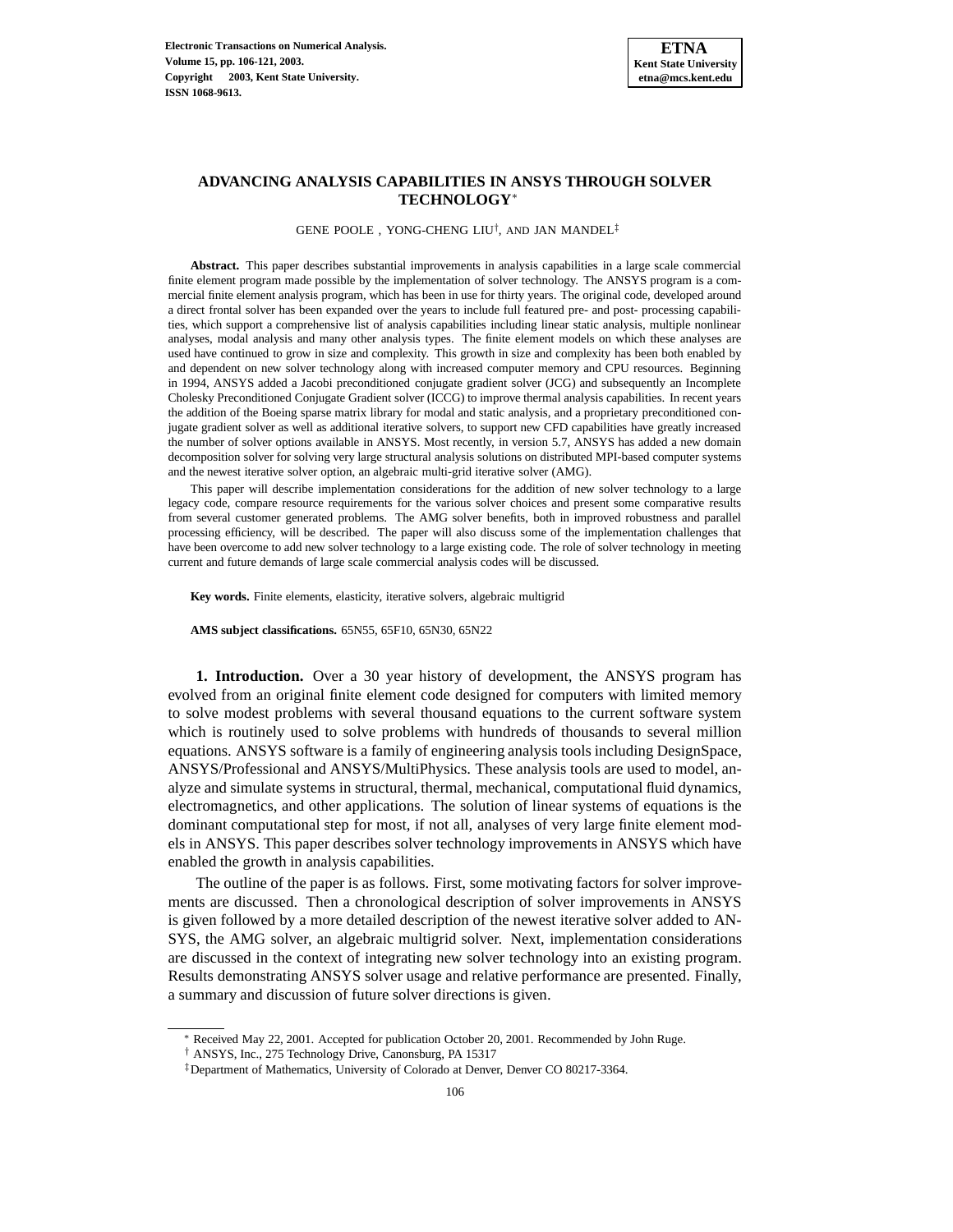**2. Motivation for solver improvements.** The changesto ANSYS equation solvers have been motivated by several factors, which often compete for attention. Larger memory in computer systems coupled with greatly improved automatic meshing capabilities has increased the detail and size of finite element models routinely analyzed in recent years. These models lead to linear systems of equations that are now typically over 100,000 degrees of freedom (DOFs). The software capability exists to generate even larger models with millions of degrees of freedom but solver limitations often limit the practicality of such large systems.

Time to solution is a second competing demand on solver resources. No matter how large the linear systems become, engineers desire turnaround time of minutes rather than days for solution of routine problems. Most users expect interactive response while analyses that run overnight or longer are confined to the largest most challenging problems.

Computer hardware changes also produce competing demands on solver resources. Though memory sizes and disk capacity have both increased dramatically in recent years, the growth has not always been sufficient to meet the demands of the largest problems, particularly for direct methods. This problem is still most acute for desktop NT workstation users who are usually limited to 2 Gbytes of user address space and often are given systems with well under 2 Gbytes of real physical memory. In addition, large capacity disks on NT workstations are available but are often so much slower than the processors that the largest jobs are completely I/O dominated. While it is routine today to find computer processors capable of computing hundreds of Mflops to even Gflop performance on computational kernels, delivering sustained peak performance to solve the problems of large-scale application codes remains a challenge for hardware and software developers.

In addition to problem size growth, response time and hardware changes, robust and comprehensive analysis capabilities also motivate solver improvements. For example, large modal analyses were in the past limited by computer resource requirements. Solution techniques such as the Guyan Reduction method solved the larger problem by forming a reduced system, solving the smaller linear system and expanding the results back to approximate the solution of the full model. Solver improvements and increased computer resources have enabled modal solution of the full model improving accuracy and robustness. Nonlinear analyses, with both material and geometric nonlinearities, with and without contact surfaces often provide challenges for iterative solvers due to potentially ill-conditioned systems. Continual improvements in pre-conditioners have extended the usefulness of iterative solvers.

Many of these motivating factors produce competing demandsfor the solvers. Increasing problem size, while reducing or maintaining analysis time to solution, is an obvious example. Solver changes that reduce memory usage may also increase disk usage and time to solution. Iterative solvers may provide a faster method to solve linear systems, but are neither as robust as direct solvers nor as accurate in all cases for modal analyses. The competing demands are satisfied in a large-scale code by adding an array of high performance solvers. The collection of solvers becomes the enabling engine for robust solution methods to meet the analysis demands.

**3. Description of linear solvers in ANSYS.** This section describes chronologically the addition of solver technology to the ANSYS program. A brief description of each solver is given along with a discussion of the factors motivating each solver addition and the analysis capabilities improved by each solver change.

**3.1. ANSYS frontal solver.** The original solver used in ANSYS is the frontal solver, a direct Cholesky factorization algorithm [\[5,](#page-11-0) [6\]](#page-11-1). This direct factorization method was designed for computers with very limited memory but remained an efficient direct method for many years. The frontal solution is combined with element assembly in a manner that requires only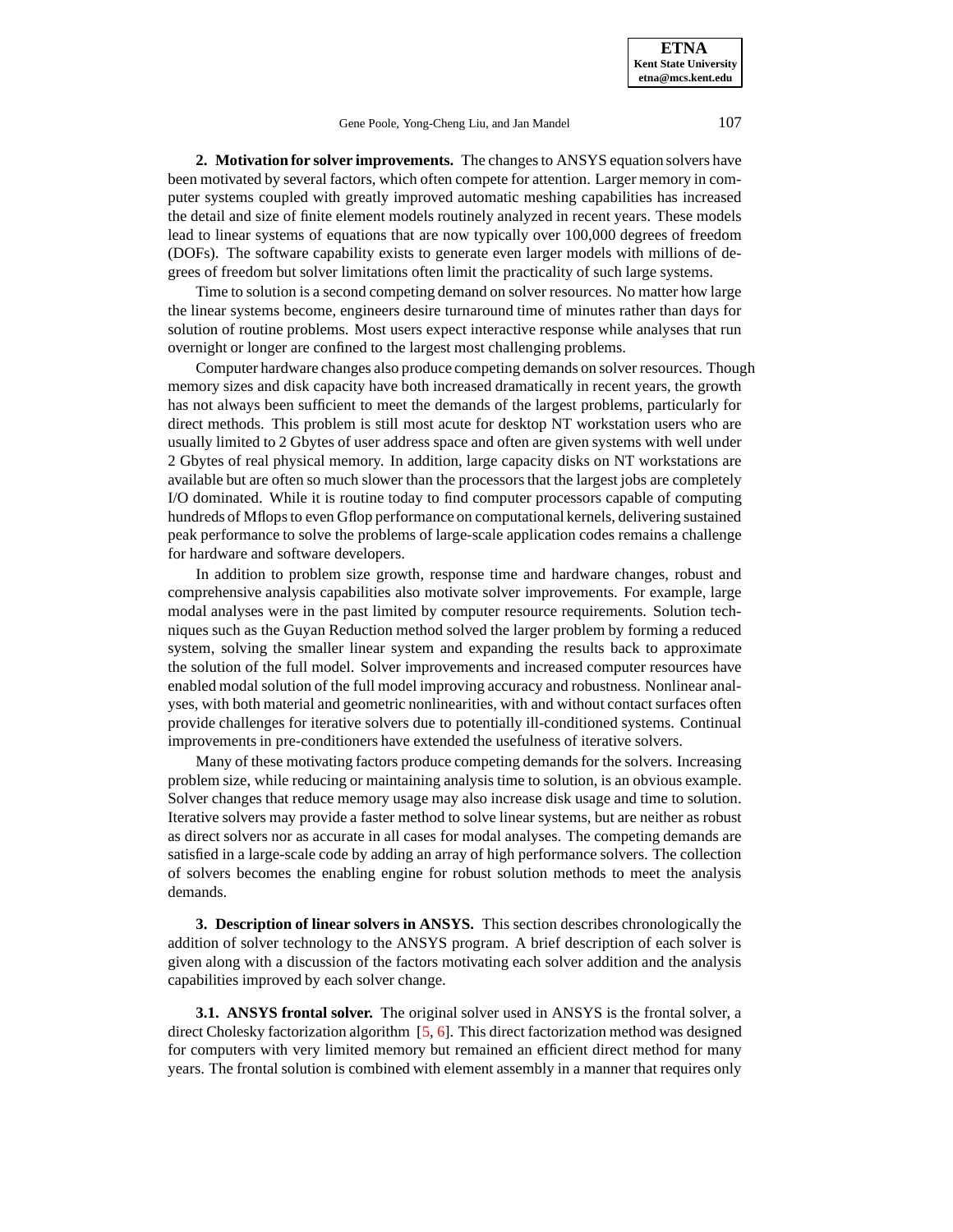the current active front to be in memory at any time during factorization. However the limitations of frontal solvers for very large problems are very well known. Memory requirements for the frontal solver are  $O(max\_wavefront^2/2)$  and the total number of floating point operations increase as  $n \times rms$  wave front<sup>3</sup>. Here  $rms$  wave front refers to average, or root mean square, bandwidth. The disk storage requirements for the frontal solver also become prohibitive as the model size grows. The factored matrix disk file will be  $n \times rms$  wave front in double precision words. For example, a 100,000 DOF matrix with an rms wavefront of 5,000 would require 500 million double precision (DP) words or approximately 4 Gbytes. A 1 million DOF matrix with an rms wavefront of 15,000 would require over 114 Gbytes! These memory and disk requirements for the frontal solver clearly demonstrate the need to reduce both in order to solve routine ANSYS analyses. The computational kernels for the frontal solver are very efficient on most computer architectures and run at near peak performance with modest optimizations. However, the number of floating point operations required for this algorithm becomes prohibitive even at sustained flop rates of several hundred Mflops ( million flops per second ) to a few Gflops ( billion flops per second).

**3.2. Iterative solvers added to ANSYS.** Iterative solvers offer a potential advantage over direct factorization based solvers for two main reasons. First, since linear systems in finite element applications typically have well under 100 non-zeros per row and can take advantage of symmetric storage schemes, the disk storage requirements are far less than for direct solvers. Indeed, in most cases the entire sparse linear system and preconditioner is in memory. More importantly, the computational cost for iterative solvers grows linearly with problem size, provided the iterative method converges independently of the size of the problem. Iterative solvers were introduced to the ANSYS program with a Jacobi preconditioned conjugate gradient solver (JCG) used primarily for thermal analyses. The thermal elements have a single thermal degree of freedom per node and the matrices are very well conditioned. The initial JCG implementation used a sparse matrix file formed from the frontal assembly process. This process allowed existing element assembly and solution logic to remain relatively unchanged and at the same time benefitted from the algorithmic improvements from the iterative JCG solver. The JCG iterative method is the simplest in a class of preconditioned conjugate gradient methods. It is not, however, robust enough to replace the frontal solver. In many structural analysis problems the JCG method fails to converge.

Subsequent to the JCG solver several standard preconditioned conjugate gradient methods were added including ICCG, ILU, BICG and GMRES. Real and complex versions of each iterative solver are implemented in ANSYS and are used in a variety of analysis types including thermal/fluid coupled field analyses, acoustic/thermal analyses and electro-magnetic analyses. All of these early iterative solvers used the frontal solver assembly process with a sparse matrix file interface. While each of the iterative solvers performs well on selected problems, none of these initial solvers were robust enough to replace the frontal solver for general structural analysis applications. NOTE: ILU, BICG and GMRES real or complex solvers are accessed through a single equation solver label, ICCG, for simplicity of input.

**3.3. ANSYS PowerSolver.** The use of iterative solvers in ANSYS took a dramatic step forward in 1995 in version 5.1. A new element based preconditioned conjugate gradient method (PCG) was added to ANSYS that is robust and runs as a true "black-box" iterative solver [\[11\]](#page-11-2). The solver is licensed from Computational Applications and Systems Integration (CA&SI) and includes a sparse matrix assembly process featuring efficient use of memory and I/O resources. Details of the preconditioner are proprietary. The general form of the preconditioner is based on the underlying physics of the problem and is provably good for all problems where the matrix arises from the discretization of a continuous problem. While the size of the preconditioner varies, it is generally smaller than the input matrix and also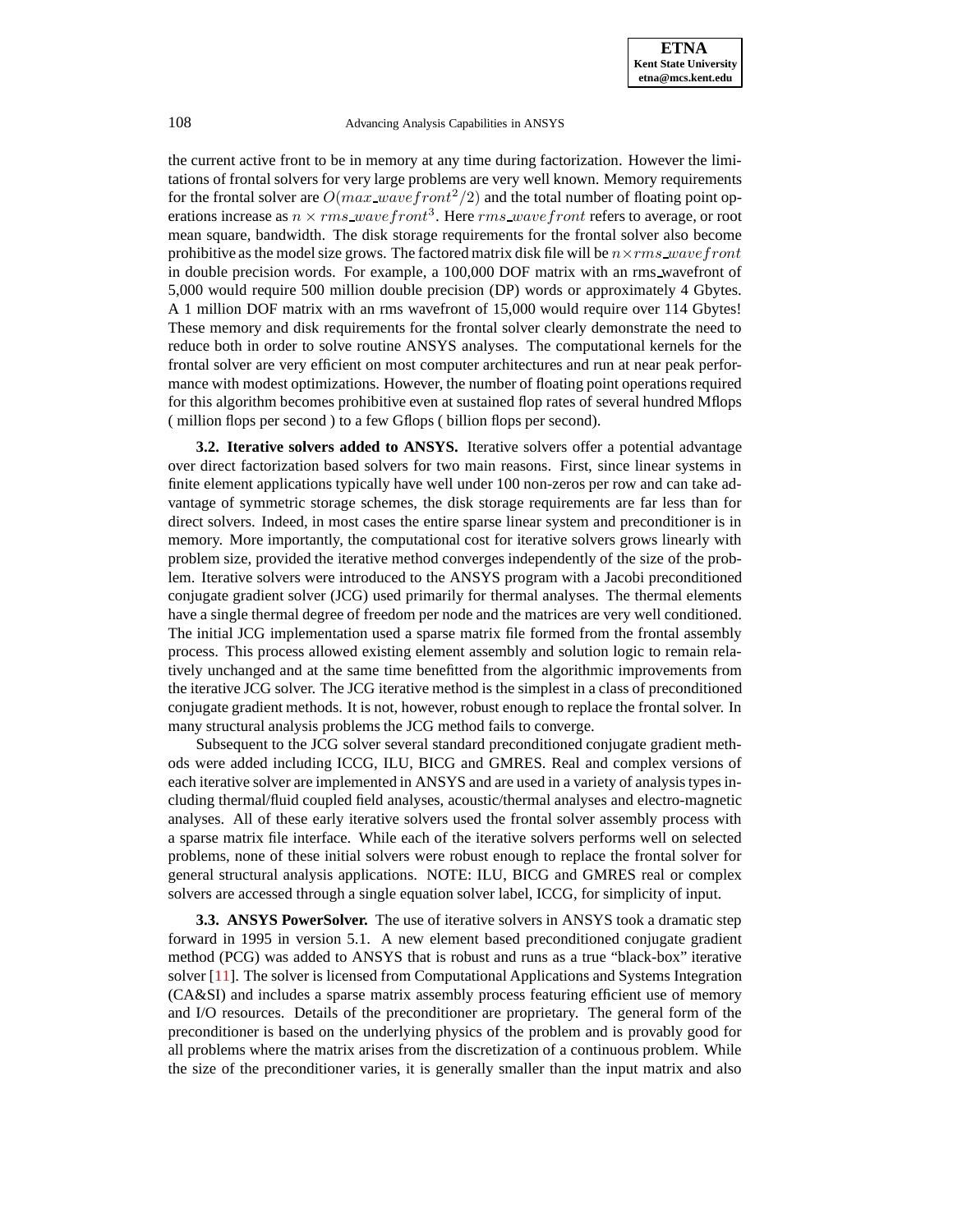saves memory by using single precision for the preconditioner. Further memory savings are possible for certain commonly used elements by using an element by element matrix-vector multiplication implementation, thereby eliminating the requirement to store the assembled stiffness matrix. This solver is referred to as the PowerSolver, or PCG method, within AN-SYS. It can be used on many structural analysis applications and is particularly effective for models using shell elements. It is, however, sensitive to some forms of ill-conditioning caused by poor aspect ratios in solid elements and is also sensitive to ill-conditioning caused by the use of shell elements attached to solid elements. The PowerSolver combines the benefits of linear scaling of solution time as problem size increases, robust preconditioning, and greatly reduced I/O and has replaced the frontal solver as the most often used solver in many cases, particularly on NT computers with limited I/O performance.

**3.4. Sparse direct methods in ANSYS.** New and improved modal analysis capabilities were added in ANSYS 5.3 by incorporating the Boeing Computer Services (BCS) block Lanczos solver [\[1\]](#page-10-0). This state-of- the-art Lanczos solver includes a sparse matrix direct solver and features an efficient implementation, which is mathematically robust and uses I/O and memory adaptively to fit the problem size to existing memory resources. An interface was developed within ANSYS, which allowed the sparse direct solver to be used as an alternative to the frontal solver. The BCS sparse solver has all the advantages of robust solution of linear systems by direct methods and is now used in ANSYS as the default direct solver. The computational kernels in the BCS solver have been optimized for most hardware platforms using calls to the BLAS3 matrix-matrix routine DGEMM and BLAS2 matrix-vector routine DGEMV. Complex and non-symmetric versions of this solver are also available in ANSYS. The current implementation of this solver uses the frontal assembly interface in most cases but sparse assembly options are also available and are under development. Sparse assembly will reduce potential memory limitations for very large problems which occur using the frontal assembly process, particularly for problems which contain hundreds or thousands of constraint equations while also reducing matrix assembly time.

**3.5. Latest iterative solvers in ANSYS 5.7.** Two new iterative solvers were added to ANSYS 5.7 that offer new parallel capabilities and further improvement of robustness in preconditioning. The domain decomposition solver (DDS), a distributed memory parallel solver based on the FETI method [\[2,](#page-10-1) [3\]](#page-10-2), solves very large problems on large single-image shared memory machines running MPI as well as loosely coupled networks of workstations and clusters running MPI in an NT or Unix environment. The domain solver operates seamlessly from an ANSYS execution by communicating via a file interface. Linear scaling of the domain solver has been observed on UNIX and NT platforms. Further parallelization is planned for future releases to enable scaling of the entire solution time. The current implementation of DDS uses a skyline solver within the subdomains.

A second parallel iterative solver has been added in ANSYS 5.7 that gives improved convergence for ill-conditioned problems and better parallel scaling. The new parallel iterative solver is a multi-level algebraic multi-grid solver (AMG). The AMG solver uses a sparse matrix assembly interface with direct elimination of constraint equations discussed in Section [5.3.](#page-7-0) The efficient sparse assembly coupled with a robust and parallel preconditioner combine to offer substantial improvements over the PCG solver in many cases.

**4. Description of the AMG solver.** The AMG solver in ANSYS is the Smoothed Aggregation Algebraic Multigrid method, with the specific selection of algorithm components guided by powerful heuristics. The implemented method exploits a number of opportunities for applying computational effort in parts of the problem to achieve fast convergence for hard problems. The actual algorithms used are selected automatically. The result is a powerful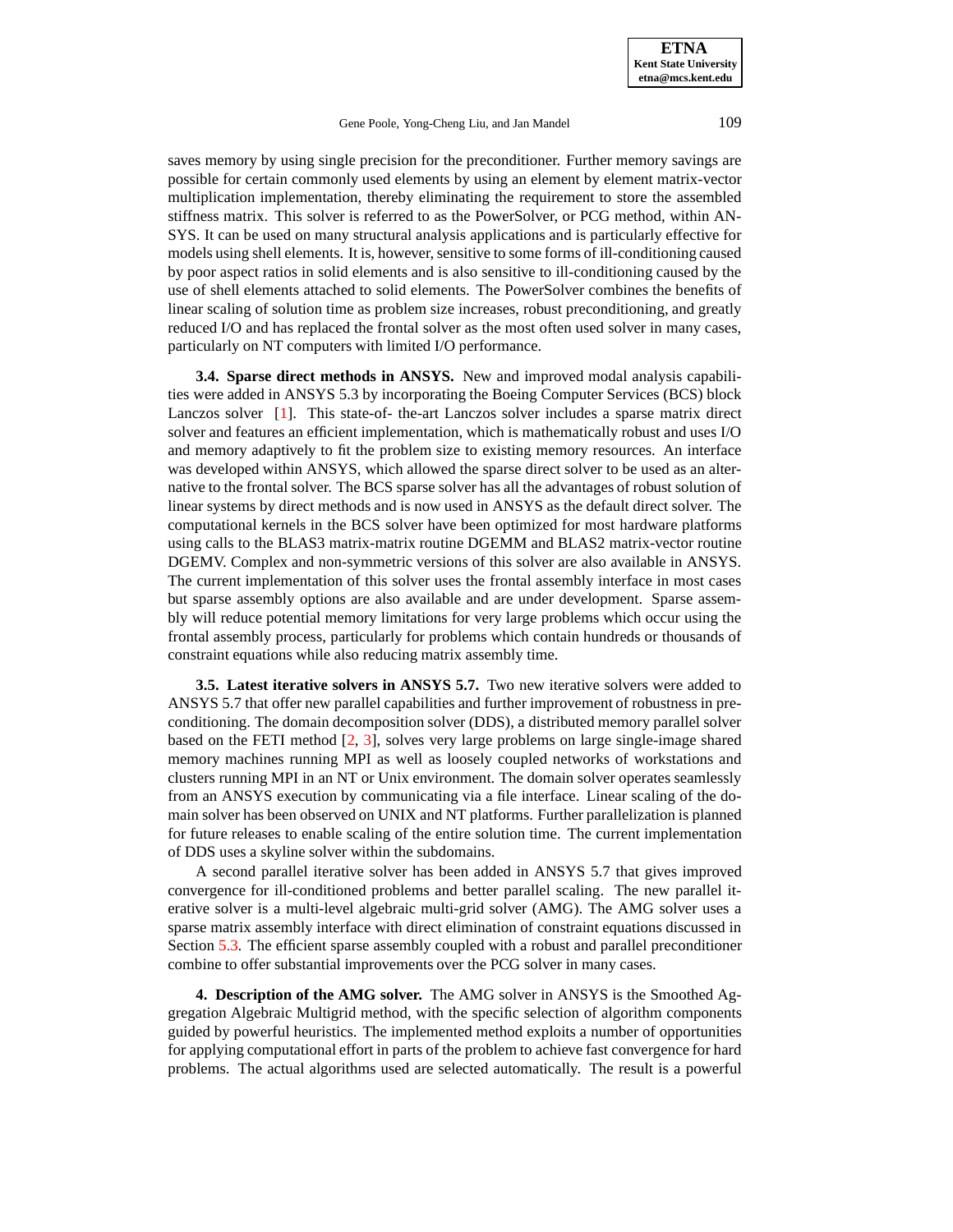adaptive method that is lean and fast on easy problems and tough though justifiably expensive on hard ones.

The implemented algorithm is based on the method of Vanetk, Mandel, and Brezina  $[15]$ , with further improvements by Vanet and Mandel, not published previously. For theoretical analysis of convergence of a simple version of the algorithm, see  $[14]$ . See  $[10, 15]$  $[10, 15]$  $[10, 15]$  for a motivation and justification of the construction of the prolongation matrix  $P$ . The construction of P by smoothed aggregation was introduced by Vaněk $[12, 13]$  $[12, 13]$  $[12, 13]$  for the case of scalar problems and generalized to elasticity by Vaněk, Mandel, and Brezina  $[15]$ . The choice of the smoothing blocks to follow dominant directions is similar as in a method by Mandel for  $p$ version finite elements with high aspect ratios  $[9, 8]$  $[9, 8]$  $[9, 8]$ . The general scheme for using heuristics to selectively apply computational power to parts of the problem to build a preconditioner is from the work of Mandel on  $p$ -version elements [\[8,](#page-11-9) [7\]](#page-11-10).

**4.1. Basic multilevel scheme.** The system to be solved is  $Ax = b$  with A a real,  $n \times n$ , symmetric, positive definite matrix. The AMG algorithm as implemented in ANSYS requires the input of the matrix A, the load vector b, the  $n \times 6$  matrix of rigid body modes Z, the nodedegree of freedom adjacency, and the Cartesian coordinates of the nodes. The rigid body modes are calculated by ANSYS from the definition of the elements, and satisfy the equation  $(AZ)_i = 0$  except at degrees of freedom i constrained by boundary conditions.

<span id="page-4-1"></span>The overall algorithm is PreconditionedConjugate Gradients, with preconditioning given by one multigrid cycle. A two-level multigrid algorithm is used as follows. Lower case greek letters  $\omega$ ,  $\rho$ ,  $\sigma$ ,..., are parameters. The core of the algorithm is  $n \times m$  matrix P,  $m \lt n$ , called a *prolongation*. The space  $\mathbb{R}^m$  is called the *coarse space*, and  $\mathbb{R}^n$  is *fine space*.

- <span id="page-4-2"></span>ALGORITHM 4.1. *Input:*  $f$ ,  $x_0$ . *Output:*  $x$ .
- *1.*  $x \leftarrow x_0$  *(initial approximation)*
- 2.  $x \leftarrow x S(Ax f)$  *(pre-smoothing)*
- 3.  $r = P^T(b Ax)$  *(coarsening the residual)*
- *4. solve*  $(P^TAP)y = r$  *(coarse grid problem)*
- *5.*  $x \leftarrow x + \sigma Py$  *(coarse correction)*
- *6.*  $x \leftarrow x S^T(Ax f)$  *(post-smoothing)*

<span id="page-4-3"></span><span id="page-4-0"></span>The coarse grid problem  $(P^TAP)y = r$  in step [4](#page-4-0) is solved directly by a direct skyline solver if it is small enough, or iteratively by  $\mu$  iterations of Algorithm [4.1](#page-4-1) with zero initial approximation, using another yet smaller coarse space and zero initial approximation. The cases  $\mu = 1, 2$  are known as the V-cycle and W-cycle, respectively. The mapping  $M : f \mapsto$ x, defined by such multilevel algorithm with  $x_0 = 0$ , is used as the preconditioner. It is well known and easy to see that M is symmetric and, for a suitable choice of  $\sigma$ , positive definite.

**4.2. Prolongation.** The prolongation P is constructed so that Range  $Z \subset \text{Range } P$ except near boundary constraints, and the norm of  $P^{T}AP$  is small while the norm of P is about one. First a *tentative prolongation*  $\hat{P}$  is constructed using the matrix of rigid body modes  $Z$  as follows. The set of all degrees of freedom is divided into mutually disjoint *aggregates*,

$$
\{1,\ldots,n\}=\mathcal{A}_1\cup\ldots\cup\mathcal{A}_m.
$$

For each aggregate  $A_i$ ,  $Z_i$  is the matrix obtained from Z by setting all rows with indices outside of  $A_i$  to zero, and orthonormalizing the resulting matrix. The tentative prolongation is then

$$
\hat{P} = [Z_1, \ldots, Z_m],
$$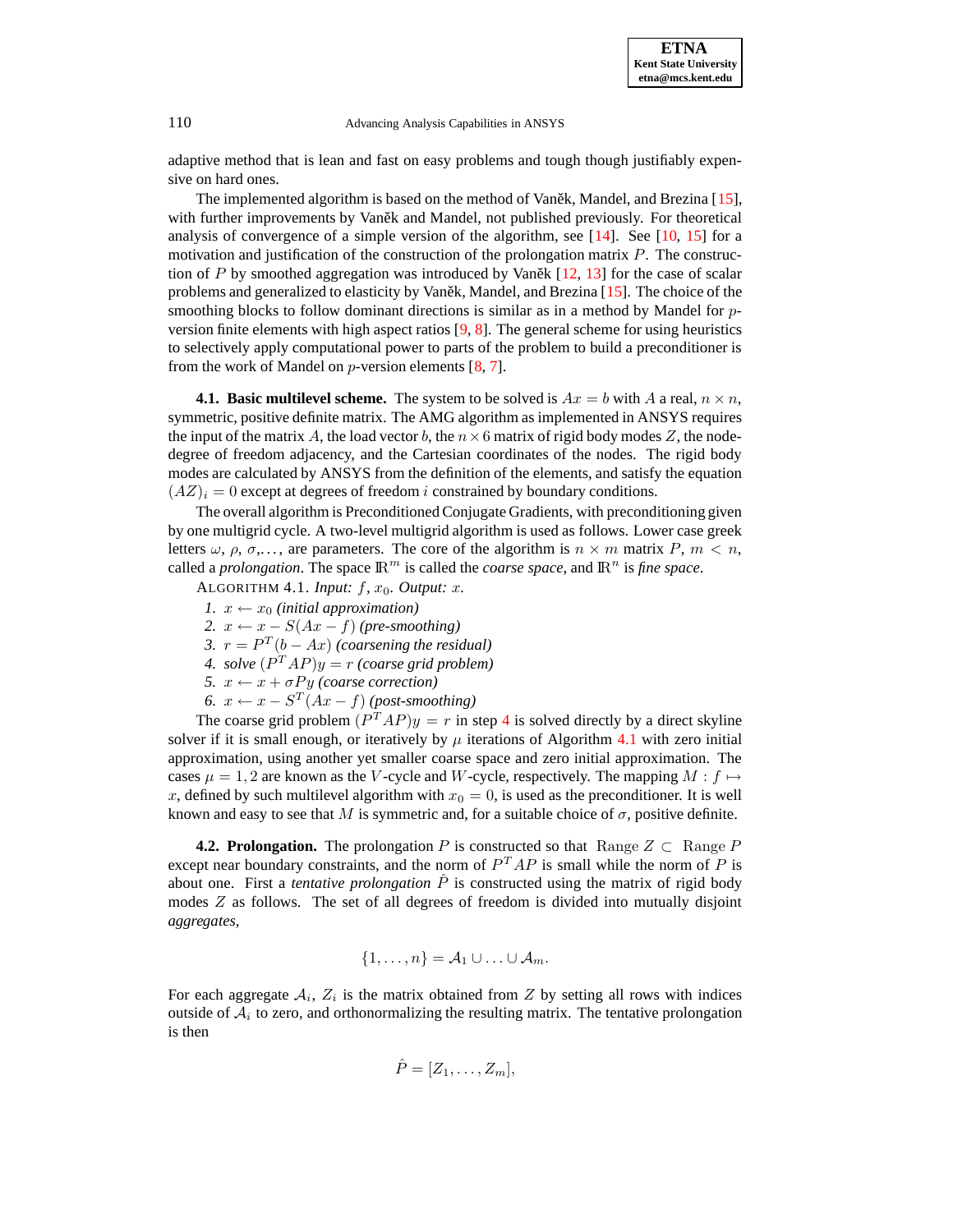and the prolongation  $P$  is obtained by smoothing,

$$
P = (I - \omega DA)\hat{P},
$$

where  $\omega \leq 4/(3\lambda_{\text{max}}(DA))$ , D is a block diagonal matrix where each block  $D_i$  corresponds to a node and  $D_i$  is equal to the inverse of the corresponding diagonal block in A, or  $D_i = 0$ . The choice of  $D_i = 0$ , which avoids smoothing the prolongation for selected nodes, was presented and justified in the work of Brezina, Heberton, and Vanek reported in [\[4\]](#page-11-11).

**4.3. Smoothing.** The smoother S is Gauss-Seidel with overlapping blocks, that is, a multiplicative Schwarz method. The method is defined by an ordered covering of the set of degrees of freedom by *smoothing blocks*,

<span id="page-5-0"></span>
$$
\{1,\ldots,n\}=\mathcal{S}_1\cup\ldots\cup\mathcal{S}_k.
$$

In the following algorithm, an array with set argument means an array section.

ALGORITHM 4.2. *Input*  $f$ ,  $x_0$ . *Output: x.* 

*1.*  $x \leftarrow x_0$ 2. *for all*  $j = 1, ..., k$ ,  $x(S_j) \leftarrow (A(S_j, S_j))^{-1}[(f - Ax)(S_j)]$ Algorithm [4.2](#page-5-0) defines the smoother S in step [2](#page-4-2) of Algorithm [4.1](#page-4-1) by the equation

$$
x = x_0 - S(Ax_0 - f).
$$

The smoother  $S<sup>T</sup>$  in Step [6](#page-4-3) of Algorithm [4.1](#page-4-1) is obtained by passing though the smoothing blocks in Algorithm [4.2](#page-5-0) in reverse order.

If the smoothing blocks are mutually disjoint, Algorithm [4.2](#page-5-0) becomes the block Gauss-Seidel method. Parallelism is achieved by a multi-color generalization of the red-black Gauss-Seidel.

The smoothing blocks may be the same as the aggregates, they may be aggregates enlarged by one layer of nodes, or they may be constructed independently of  $A_i$  as chains of nodes in numerically dominant directions, or by a combination of these approaches.

**4.4. Heuristics.** The choice of the various parameters of the method and the aggregates and smoothing blocks is done by heuristic algorithms guided by numerical sensors that use the nodal coordinates as well as the entries of  $A$ . The algorithms range from simple threshold decisions to graph theoretical algorithms and neural networks. Specific heuristics used in the code include the following:

- 1. The strength of connection between two nodesis calculated from geometry using the distance between the nodes and their distance from other neighbors. Alternatively, numerical strength of connection is computed from global matrix data in a standard manner as the spectral norm of off-diagonal blocks after symmetric block scaling that changes the diagonal blocks to identity matrices.
- 2. The aggregates are grown preferably in the direction of strong connections.
- 3. Smoothing blocks are chosen to be the same as aggregates and adaptively enlarged by a layer of nodes if the condition of the submatrix corresponding to the aggregate is high and if the increase in block size is not too large.
- 4. Another smoothing step may be added, with smoothing blocks determined as connected components of the graph of strong connections. The threshold for the connection strength is decreased until a limit on the complexity of the smoother is reached.
- 5. If a node has very strongly connected neighbors,  $D_i = 0$  is chosen in the prolongator smoother.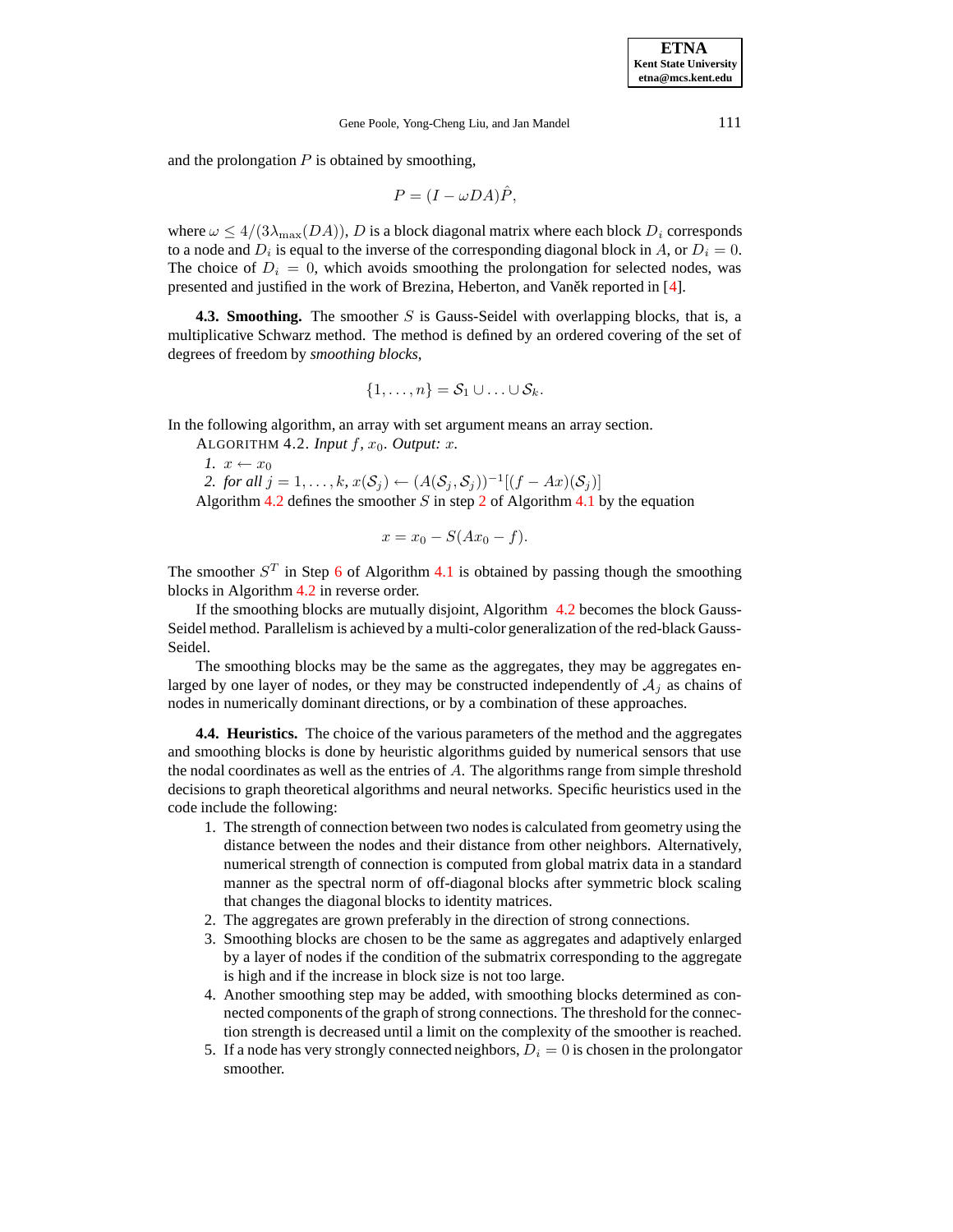6. The choice of algorithms and their parameters is governed by a neural network. The inputs to the neural network are global characteristics of the problem, such as problem size, number of degrees of freedom per node, average number of neigbors of a node, maximal anisotropy of the geometry, etc. The neural network was trained on a large set of industrial problems.

Generally, the heuristics strive to control the number of iterations at the cost of more memory use and more cpu time per iteration. For hard problems, the smoothing blocks dominate the memory usage.

**5. Implementation considerations.** The integration of new solver technology into existing codes presents many challenges. This section describes some of the implementation considerations related to adding new solver technology to the ANSYS program. The details described are not exhaustive but they do illustrate the kinds of changes made within the ANSYS program in order to add new solver technology to the program.

**5.1. Interface and data structures.** The initial consideration for adding any solver to an existing program is the solver interface and data structure. ANSYS, like many existing commercial finite element codes, was originally designed around an out-of-core frontal solver. The assembly of the linear system was combined with the factorization of the same matrix in such a way to avoid ever assembling the entire matrix in memory. In contrast to this approach, most solvers accept as input the assembled linear system, usually in a sparse matrix format. The implementation challenge is not switching to sparse assembly, a well known process, but uncoupling an integrated element computation, assembly and solution process that has been modified over many years of development to support many special analysis options and paths into a more modular process which supports multiple solver formats. The initial method for new solver interfacing in ANSYS was to leave the frontal assembly process functioning and add a sparse file interface for iterative methods. The PCG solver added in version 5.3 included a finite element interface that accepted element matrices and boundary conditions, including multi-point constraint equations. The elements were then assembled to form a node-blocked sparse matrix data structure used by the PCG solver. This approach proved to be much more efficient, particularly as problem size grows. A third approach is to develop a true sparse matrix assembly path which directly assembles sparse matrices into a sparse column format. This approach is also used in ANSYS and is currently under development.

In addition to issues related to matrix assembly, the actual data structures used by the various solvers are important. Increasingly, standard sparse matrix structures with sparse column or row storage are not sufficient. Sophisticated iterative solver preconditioners often require information about the association of matrix equations with nodes and/or elements in the finite element model, and the vectors of rigid body modes. Node blocking of the sparse matrix data structures is also used to improve cache performance and reduce integer storage of row and column locationsfor sparse matrices and is also used to reduce the cost of equation reordering. A straightforward association of user defined nodes in the finite element model with equations in the assembled linear systems is often required but is most often left as an implementation detail.

**5.2. Robust and comprehensive solution.** Some of the implementation considerations for solvers come from the use of a large library of varied elements in many different analysis types. Special purpose elements such as contact elements and rigid links may be extensively used in large models and are essential for modeling surfaces which come into contact under increasing loads or are joined to adjacent assemblies. Special elements that model uniform pressure within a volume may use Lagrange equation formulations which may require special treatment both in direct solvers and iterative solvers. While the details of heuristics to handle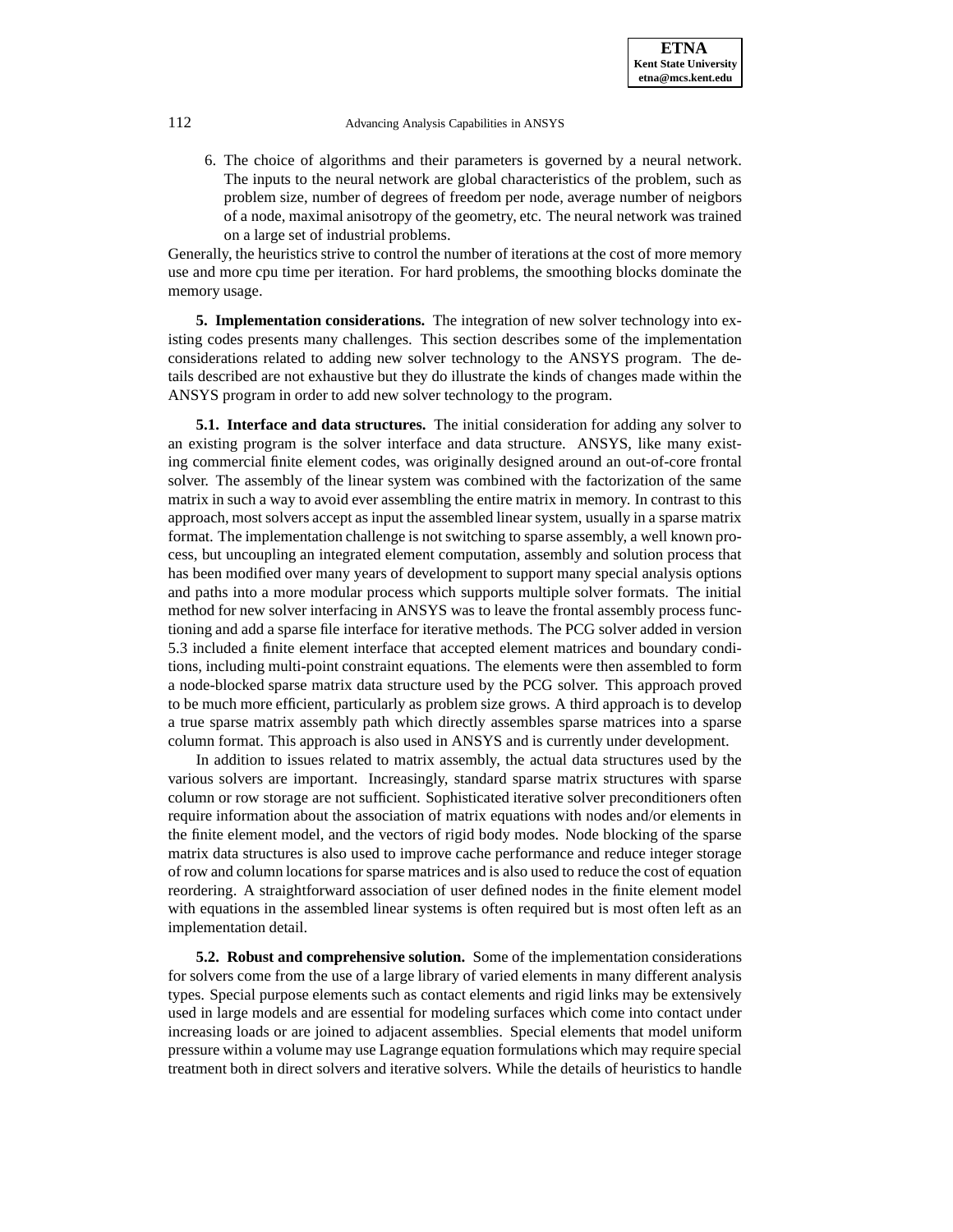these special elements are proprietary, the changes required to new solvers generally require modifications in elimination ordering and/or attention to numerical properties of the special elements.

<span id="page-7-0"></span>**5.3. Boundary conditions and constraint equations.** The definition of boundary conditions for finite element models is essential but can provide another source of implementation considerations. Standard Neuman and Dirichlet boundary conditions are easily handled, usually external to the solver at assembly time. Equations corresponding to fixed degrees of freedom can be eliminated and not assembled into the linear systems or they can be easily modified by zeroing all but the diagonal coefficients in each equation corresponding to a fixed degree of freedom.

Constraint equations that are used to couple groups of nodes or enforce some linear combination of displacement conditions between certain degrees of freedom are more difficult. Many large models are separately meshed assemblies and they rely on constraint equations to couple the separate assemblies into one global model. Constraint equations are also used extensively to enforce symmetry boundary conditions. Constraint equations can be imposed by using a Lagrange equation formulation or by direct elimination of constrained nodes prior to factorization. The Lagrange formulation causes stability problems for the direct and iterative methods and the direct elimination approach requires modification of the assembled matrix prior to solution.

Most solver libraries do not provide an interface for handling constraint equations so the direct elimination approach must be used or the solver library must be modified. The PCG solver in ANSYS does provide an interface for constraint equation. The preconditioner formulation includes the information of constraint equations so it is very effective in preconditioning with constraint equations. A sparse implementation of direct elimination of constraint equations has been developed for the AMG solver and will also be used with the sparse direct solver interface in ANSYS 6.0.

**5.4. Singular systems, ill-conditioning and rigid body modes.** A final source of implementation considerations for adding new solvers into existing finite element codes is the handling of singular systems. Most finite element codes that use a direct factorization method have developed heuristics for detecting singular systems. In some cases, modifications are made to the linear systems during factorization to remove the singularities. Most iterative solvers do not detect these singular systems and have no heuristic to modify the linear systems appropriately. Direct solvers may provide a means to test the diagonal pivots but code-specific heuristics are often added to the basic solver.

In simple static analyses, singular systems often occur if the boundary conditions imposed by a user fail to constrain all rigid body modes. The singularity in such a case will most often be detected during matrix factorization as a very small or identically zero diagonal coefficient. Continuing factorization with very small pivots will most likely produce garbage answers, at least in the unconstrained directions, or they may cause floating point exceptions. In these cases a warning message is often printed and users can change boundary conditions to remove the problem. Alternatively, when small pivots are detected the linear system can be modified to effectively remove the column causing the small pivot by constraining that degree of freedom. The details of this process vary from code to code and must be duplicated for any new solver added to the analysis program.

In iterative solvers, singulatities arising from the same rigid body modes may or may not cause problems for convergence, depending on whether the iterative solution has components in the rigid body modes. Iterative methods cannot be expected to duplicate the results of direct methods which heuristically modify small diagonal pivots. Some iterative solver packages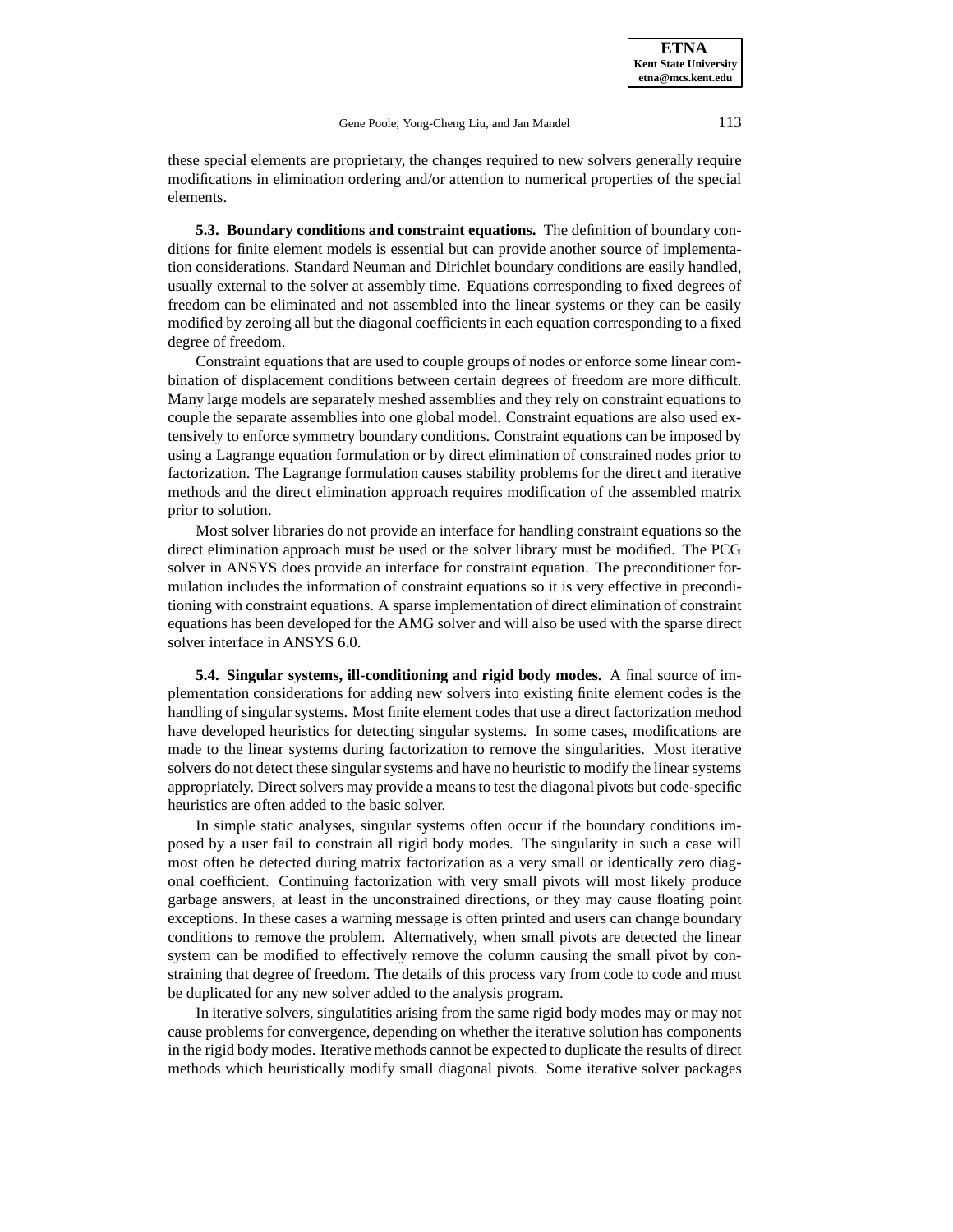detect singularities in the formation of the preconditioner. In most cases these solvers do not make modifications to continue with solution.

Nonlinear analyses may also result in a singular system when the solution is close to a bifurcation point. In these cases detection of the condition is important but heuristically modifying the diagonal pivots is not desired. The use of iterative methods in nonlinear analyses may not work when bisection due to matrix singularity is encountered. Within ANSYS, certain types of singularities are allowed, depending on the physics on the problem. In most cases monitoring of diagonal pivots during factorization is required with errors and warnings printed out depending on the analysis type.

Very few linear solver libraries handle all of the above mentioned implementation considerations. At the same time, existing codes which are designed around a single solver architecture do not provide clean interfaces and data structures for new solvers. Within ANSYS a steady migration away from the frontal solver assembly/solution loop is in progress. Within the BCS sparse solver changes have been made to duplicate heuristics that are used with the frontal solver to detect and report various error conditions that may occur during factorization. The sparse file interface coupled with frontal assembly that allowed initial implementations of iterative solvers and the BCS sparse solver library was essential to provide an efficient way to add new solver technology with minimal code changes. The migration of the solver interfaces from frontal assembly to a true sparse assembly procedure has greatly improved performance and reduced memory bottlenecks. Ultimately, a more component based style of programming should allow greater flexibility and ease of use for new solvers, but the component design will have to include provisions that match the demands of the large scale applications codes.

**6. Results.** In this section results are presented from runs using ANSYS 5.7. Timings from industrial problems and ANSYS test problems are given for several of the solvers described above. Parallel processing results demonstrate current scalability of solvers in AN-SYS. All of the parallel processing runs presented in this paper are from non-dedicated multiprocessor systems. The timings demonstrate that routine analyses of finite element models with several hundred thousand up to a few million equations are now possible in ANSYS using both direct and iterative solvers.

**6.1. Single processor solver comparisons.** Table [6.1](#page-12-0) contains a comparison of the PCG and AMG iterative solvers for a set of 37 ANSYS test problems. The first 16 problems in Table [6.1](#page-12-0) are faster using AMG than PCG. Several problems show dramatic improvements for the AMG solver over PCG. These are problems using elements with high aspect ratios, such as aspec50 big, solidCE 20, solidCE 30, etc. or problems which combine shell and solid elements. For example, shbeamsolid 20, shbeamsolid 40, and shellsolid 32, etc. For these problems the AMG solver delivers substantial improvements for iterative solvers in ANSYS. On the other hand, shell dominated models are still faster using the PCG solver, see for example, cyli 100 and cyli 400. The PCG solver also uses less memory than AMG. Generally, AMG will use about 30 percent more memory than the PCG solver in practice. For more difficult problems the AMG preconditioner automatically changes, requiring more memory, but generally resulting in dramatically improved convergence compared to the PCG solver.

Table [6.2](#page-13-0) shows timings for several runs using a parameterized wing model. This model is a solid model of a structure resembling an airplane wing shape. Solid brick elements are used to extrude a 3-D mesh from a 2-D cross sectional auto-meshed region. The model therefore has some characteristics of a solid model where dense meshes of solid elements dominate. This type of mesh produces uniformly shaped elements which can result in very fast convergence for iterative methods. The times in Table [6.2](#page-13-0) compare the AMG and PCG iterative solver with the sparse direct solver, denoted SPAR. Both problem size and an aspect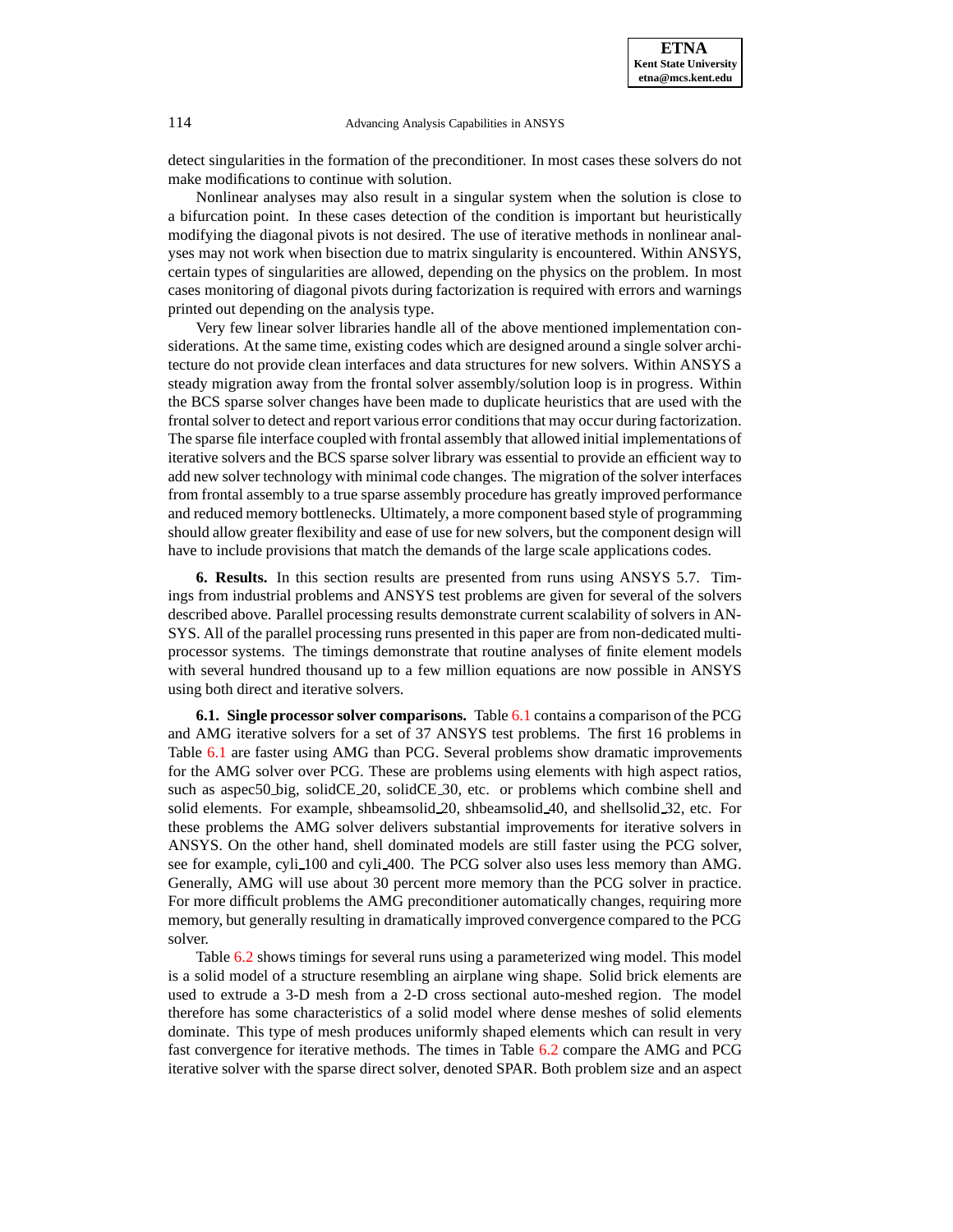ratio parameter are varied to show the effects of problem size and matrix ill-conditioning on the relative performance of the AMG, PCG and SPAR solvers. The problem sizes vary from 134K DOFs to 489K DOFs. The aspect ratio parameters vary the element sizes from nearly cube shaped elements for  $Aspect = 1$  to uniformly increased elongated elements for higher values of Aspect. For this problem both iterative solvers are faster than the direct solver for the well-conditioned problems. The times clearly increase at an expected higher rate for the sparse solver as the problems grow in size as compared to the iterative solvers. However, as the problems become more ill-conditioned the PCG solver time increases to eventually exceed the sparse solver time. Even for the largest problem the PCG solver is slower than the direct solver due to poor convergence.

**6.2. Parallel processing solver comparisons.** Table [6.3](#page-13-1) shows parallel processing performance for a 245K DOF model of the wing model with varying aspect ratios as in Table [6.2.](#page-13-0) All three solvers run in parallel on an HP 4-processor L-Class system but the AMG solver scales the best for these runs. The SPAR times shown use a new parallel implementation of the sparse solver factorization routines available in ANSYS 5.7.1 on HP and IBM systems.

Table [6.4](#page-14-0) shows timings for the same wing model used in Tables [6.2](#page-13-0) and [6.3](#page-13-1) comparing memory usage, convergence rates and parallel processing performance for the SPAR, AMG, PCG and the domain decomposition based solver, DDS. A 488K DOF model size was used in these runs. All of the runs were made on a large SGI O2000 server in a non-dedicated environment. The DSS solver was run using MPI distributed memory processing. The times shown are for the equation solution time only. For this job the AMG solver is the fastest solver. The DDS solver achieves the best scaling on this job and shows even better parallel performance for larger problems. The shared memory parallel implementations used for SPAR, AMG, and PCG are effective up to around 4 processors but do not scale higher due to both I/O bottlenecks as well as memory bandwidth limitations of shared memory machines. While this example gives a simple comparison of three shared memory parallel solvers with the domain decomposition based solver, it does not provide conclusive data on the relative merits of the two approaches.

The multi-level AMG preconditioneris much more effective than the PCG method for the ill-conditioning caused by elongated elements. The PCG iterations increase more than fourfold when the aspect ratio is increased while the AMG preconditioner automatically refines, using more memory but requiring only four additional iterations. The cost of the iterations for AMG clearly increases for the more ill-conditioned problem as well.

Memory requirements for each solver show that the memory requirements for the PCG and SPAR solver are nearly identical while the AMG solver requires about twice as much memory for this example and increases additionally when the more ill-conditioned problem uses a more expensive preconditioner. The DDS solver requires much more memory but is generally used in a distributed computer environment where the memory requirements are spread out across the available computer resources. Reducing the total memory requirement for the DDS solver is currently an area of research within ANSYS. Domain decomposition solvers are designed to exploit the availability and power of large numbers of processors. The increased memory requirement for domain based solvers is characteristic of solvers which are designed for scalable performance on large numbers of processors.

While the wing model is an example problem contrived to easily scale mesh density, problem size and aspect ratios, Table [6.5](#page-14-1) is a similar sized problem from an industrial customer. The 590k DOF model comes from an auto-meshed complex 3-D geometry that primarily combines tetrahedron-shaped elements with several thousand contact elements. Many industrial problems are well-conditioned and perform well for the iterative methods used in ANSYS, but this problem is a difficult problem for iterative solvers. At the same time, the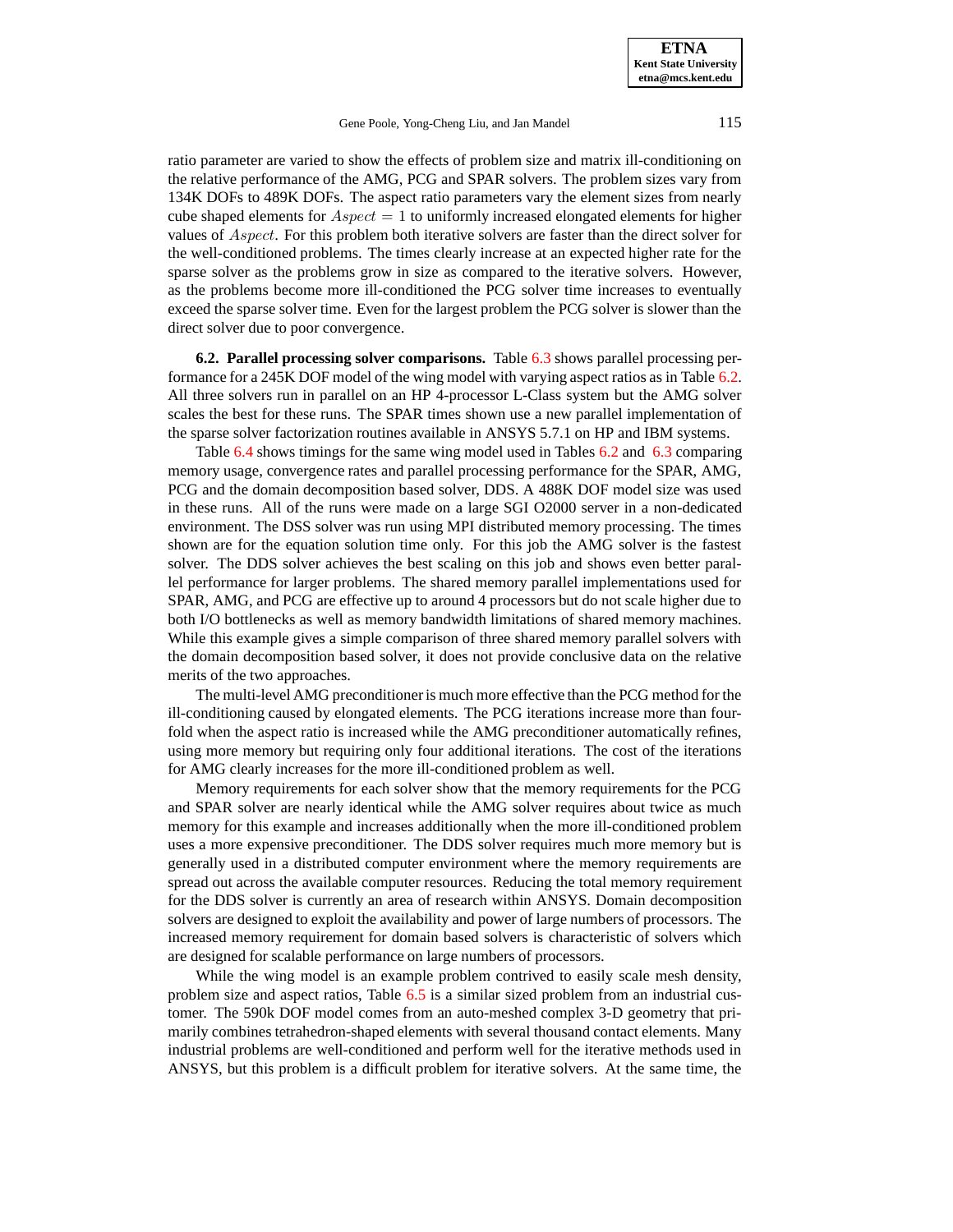more dense 3-D geometry proves very efficient for the SPAR direct solver. For this problem, the sparse direct solver is much faster than either PCG or AMG. The AMG preconditioner is again an improvement over PCG for this problem and shows much better parallel scaling as well. The DDS solver was unable to solve this industrial problem because of the use of contact elements in the model which are not supported for DDS in ANSYS 5.7.

Finally, Table [6.6](#page-15-0) demonstrates the scaling of solver time that is possible with the domain decomposition based DDS solver. The 3.5 million DOF problem was run on a 32 processor SGI Origin system using 12 Gbytes of memory. The DDS solver offers a scalable solution for problems where direct methods are no longer feasible due to the size requirements for disk storage of the factored matrix or the prohibitive time for factorization.

These results demonstrate that with current solver technology in ANSYS many problems in the range of 500k DOFs to over 1 million DOFs can be solved on existing hardware systems in times from a few minutes to a few hours. The improvements in iterative solver convergence and parallel processing performance have advanced this capability. Sparse direct methods are still competitive with iterative methods, even at these large problem sizes, due to an implementation which uses I/O efficiently to reduce memory requirements combined with very effective equation reordering technology that reduces factorization operations and storage requirements. The domain decomposition solver offers a solution for the very largest problems that will scale to use larger numbers of available systems as an alternative to an expensive multi-processor system with very large memory. The use of the domain decomposition solver will continue to grow as a truly scalable solver option is developed in the ANSYS program that will allow parallel processing of the total solution process in ANSYS.

**7. Summary and future solver directions.** This paper has described the evolution of solvers in ANSYS from a single direct frontal solver to a collection of direct and iterative solvers. The addition of new solver technology has extended the capabilities of ANSYS by increasing the size of linear systems that can be solved within acceptable time limits using existing computer resources. The implementation of new solver technology has been described and results from some example problems have been presented.

Future solver improvements in ANSYS will seek to continue to extend the capabilities for larger simulations. One goal of solver improvements is to incorporate iterative solver technology into a robust eigensolver capable of solving models with several million degrees of freedom and above. The current block Lanczos solver is robust and capable of solving large models up to a few million degrees of freedom. Finite element models with 10 million degrees of freedom which use direct factorization solvers would most likely require hundreds of Gbytes of file storage and require prohibitively large memory and execution time, even at today's achievable Gflop performance. In addition to extending the maximum job size limits with new solver technology, ANSYS will continue to reduce minimum memory requirements for existing solvers through refinement of the solver interfaces. This important goal extends the capability of routine analyses on existing workstations, particularly workstations that are limited to 2 Gbytes or less of total address space.

#### **REFERENCES**

- <span id="page-10-0"></span>[1] C. C. ASHCRAFT, R. GRIMES, J. G. LEWIS, B. PEYTON, AND H. SIMON, *Progress in sparse matrix methods for large linear systems on vector supercomputers*, International Journal of Supercomputer Applications, 1 (1987), pp. 10–30.
- <span id="page-10-1"></span>[2] C. FARHAT, J. MANDEL, AND F.-X. ROUX, *Optimal convergence properties of the FETI domain decomposition method*, Comput. Methods Appl. Mech. Engrg., 115 (1994), pp. 367–388.
- <span id="page-10-2"></span>[3] C. FARHAT AND F.-X. ROUX, *An unconventional domain decomposition method for an efficient parallel solution of large-scale finite element systems*, SIAM J. Sci. Stat. Comput., 13 (1992), pp. 379–396.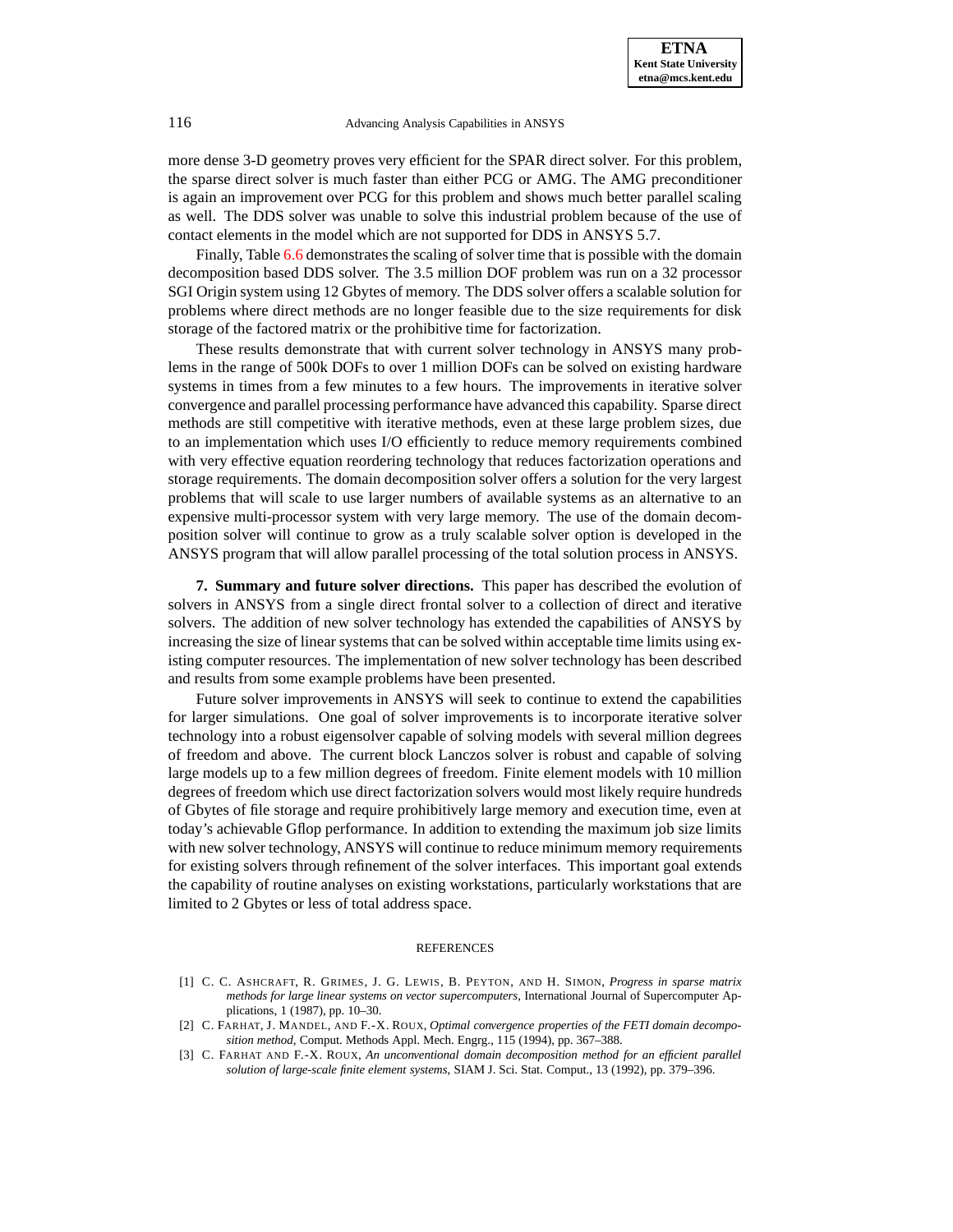- <span id="page-11-11"></span>[4] C. HEBERTON, *Eulerian-Lagrangian Localized Adjoint Method and Smoothed Aggregations Algebraic Multigrid*, PhD thesis, University of Colorado at Denver, May 2000. http://wwwmath.cudenver.edu/graduate/thesis/heberton.ps.gz.
- <span id="page-11-0"></span>[5] B. M. IRONS, *A frontal solution program for finite element analysis*, International Journal of Numerical Methods in Engineering, 56 (1970), pp. 5–23.
- <span id="page-11-1"></span>[6] P. C. KOHNKE, ed., *ANSYS Engineering Analysis System Theoretical Manual*, Swanson Analysis Systems, Inc., Houston, PA, 1989.
- <span id="page-11-10"></span>[7] J. MANDEL, *Adaptive iterative solvers in finite elements*, in Solving Large Scale Problems in Mechanics. The Development and Application of Computational Solution Methods, M. Papadrakakis, ed., J. Wiley & Sons, London, 1993, pp. 65–88.
- <span id="page-11-9"></span>[8] , *Intelligent block iterative methods*, in FEM Today and the Future, J. Robinson, ed., Robinson and Associates, Okehampton, Devon EX20 4NT, England, 1993, pp. 471–477. Proceedings of the 7th World Congress on Finite Elements, Monte Carlo, November 1993.
- <span id="page-11-8"></span>[9] , *Iterative methods for p-version finite elements: Preconditioning thin solids*, J. Comput. Meth. Appl. Mech. Engrg., 133 (1996), pp. 247–257.
- <span id="page-11-5"></span>[10] J. MANDEL, M. BREZINA, AND P. VANEˇ K, *Energy optimization of multigrid bases*, Computing, 62 (1999), pp. 205–228.
- <span id="page-11-2"></span>[11] E. L. POOLE, M. HEROUX, P. VAIDYA, AND A. JOSHI, *Performance of iterative methods in ANSYS on CRAY parallel/vector supercomputers*, Computer Systems in Engineering, 3 (1995), pp. 251–259.
- <span id="page-11-6"></span>[12] P. VANEˇ K, *Acceleration of convergence of a two level algorithm by smoothing transfer operators*, Appl. Math., 37 (1992), pp. 265–274.
- <span id="page-11-7"></span><span id="page-11-4"></span>[13] , *Fast multigrid solver*, Appl. Math., 40 (1995), pp. 1–20.
- [14] P. VANEˇ K, M. BREZINA, AND J. MANDEL, *Convergence analysis of algebraic multigrid based on smoothed aggregation*, Numer. Math., 88 (2001), pp. 559–579.
- <span id="page-11-3"></span>[15] P. VANEˇ K, J. MANDEL, AND M. BREZINA, *Algebraic multigrid based on smoothed aggregation for second and fourth order problems*, Computing, 56 (1996), pp. 179–196.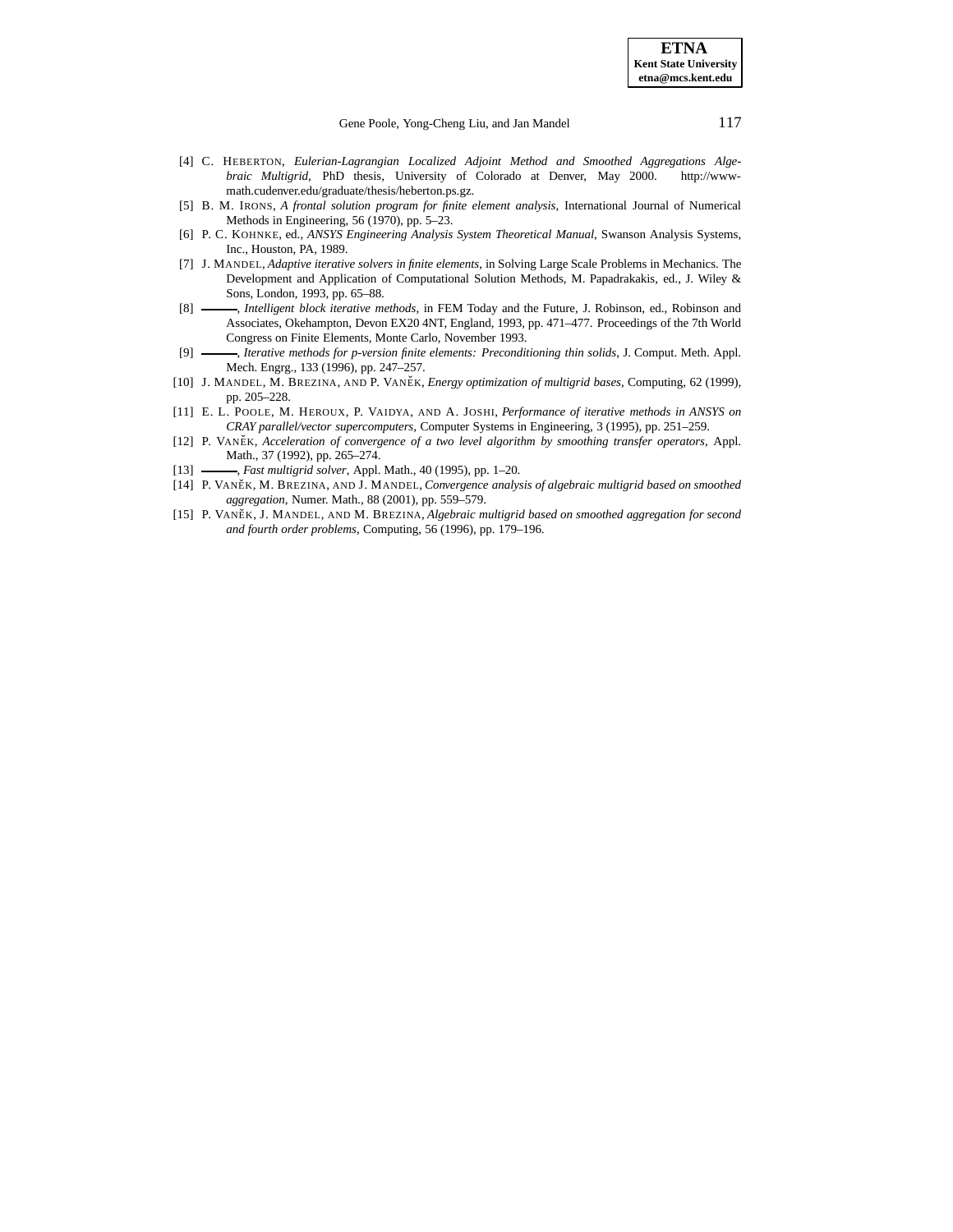| <b>ANSYS Test problems</b>                     |                                      |        |  |  |  |
|------------------------------------------------|--------------------------------------|--------|--|--|--|
|                                                | Using shell, solid and beam elements |        |  |  |  |
| with different aspect ratios and geometries    |                                      |        |  |  |  |
| AMG (sec)<br>$\overline{PCG}$ (sec)<br>Problem |                                      |        |  |  |  |
| 1 BoxDS                                        | $\overline{555.5}$                   | 1145.1 |  |  |  |
| 2 Ibeam                                        | 329.1                                | 478.4  |  |  |  |
| 3 aspec50                                      | 124.6                                | 1165.8 |  |  |  |
| 4 aspec50 big                                  | 406.6                                | 2738.2 |  |  |  |
| 5 carrier1                                     | 770.8                                | 819.5  |  |  |  |
| 6 casing3                                      | 217.8                                | 286.8  |  |  |  |
| 7 runbig                                       | 58.5                                 | 85.6   |  |  |  |
| 8 runbig2                                      | 60.1                                 | 88.1   |  |  |  |
| 9 shbeamsolid.20                               | 68.7                                 | 590.9  |  |  |  |
| 10 shbeamsolid_40                              | 730.9                                | 3875.7 |  |  |  |
| 11 shellsolid_32                               | 484.0                                | 1938.6 |  |  |  |
| 12 shellsolid 40                               | 860.8                                | 4080.5 |  |  |  |
| 13 solidCE_20                                  | 34.4                                 | 1541.5 |  |  |  |
| 14 solidCE_30                                  | 155.1                                | 4541.3 |  |  |  |
| 15 solidCP_30                                  | 131.6                                | 214.3  |  |  |  |
| 16 solidCP_40                                  | 307.1                                | 483.8  |  |  |  |
| 17 beamj                                       | 217.5                                | 153.3  |  |  |  |
| 18 carrier2                                    | 1166.3                               | 1021.9 |  |  |  |
| 19 cyli                                        | 260.1                                | 46.7   |  |  |  |
| 20 cyli_100                                    | 128.7                                | 10.5   |  |  |  |
| 21 cyli 400                                    | 1911.3                               | 290.7  |  |  |  |
| 22 heat1                                       | 66.1                                 | 27.6   |  |  |  |
| 23 nb30                                        | 117.6                                | 69.8   |  |  |  |
| 24 plane02.500                                 | 207.8                                | 136.9  |  |  |  |
| 25 plane42_1000                                | 121.7                                | 107.3  |  |  |  |
| 26 rcoarse2                                    | 115.5                                | 95.2   |  |  |  |
| 27 s92_100                                     | 296.4                                | 210.6  |  |  |  |
| 28 s92_130                                     | 794.5                                | 543.1  |  |  |  |
| 29 s92_80                                      | 148.4                                | 102.9  |  |  |  |
| 30 sh63_200                                    | 68.7                                 | 45.3   |  |  |  |
| 31 sh63_400                                    | 371.9                                | 206.6  |  |  |  |
| 32 solid 70b_100                               | 80.2                                 | 34.5   |  |  |  |
| 33 solid <sub>87</sub>                         | 123.1                                | 58.8   |  |  |  |
| 34 solid92                                     | 366.4                                | 237.3  |  |  |  |
| 35 voll2                                       | 2788.4                               | 2592.5 |  |  |  |
| 36 ycoup3                                      | 405.1                                | 346.7  |  |  |  |
| 37 ycoup5                                      | 523.8                                | 518.9  |  |  |  |

<span id="page-12-0"></span>TABLE 6.1 *Comparison of AMG and PCG Iterative solvers for ANSYS test problems*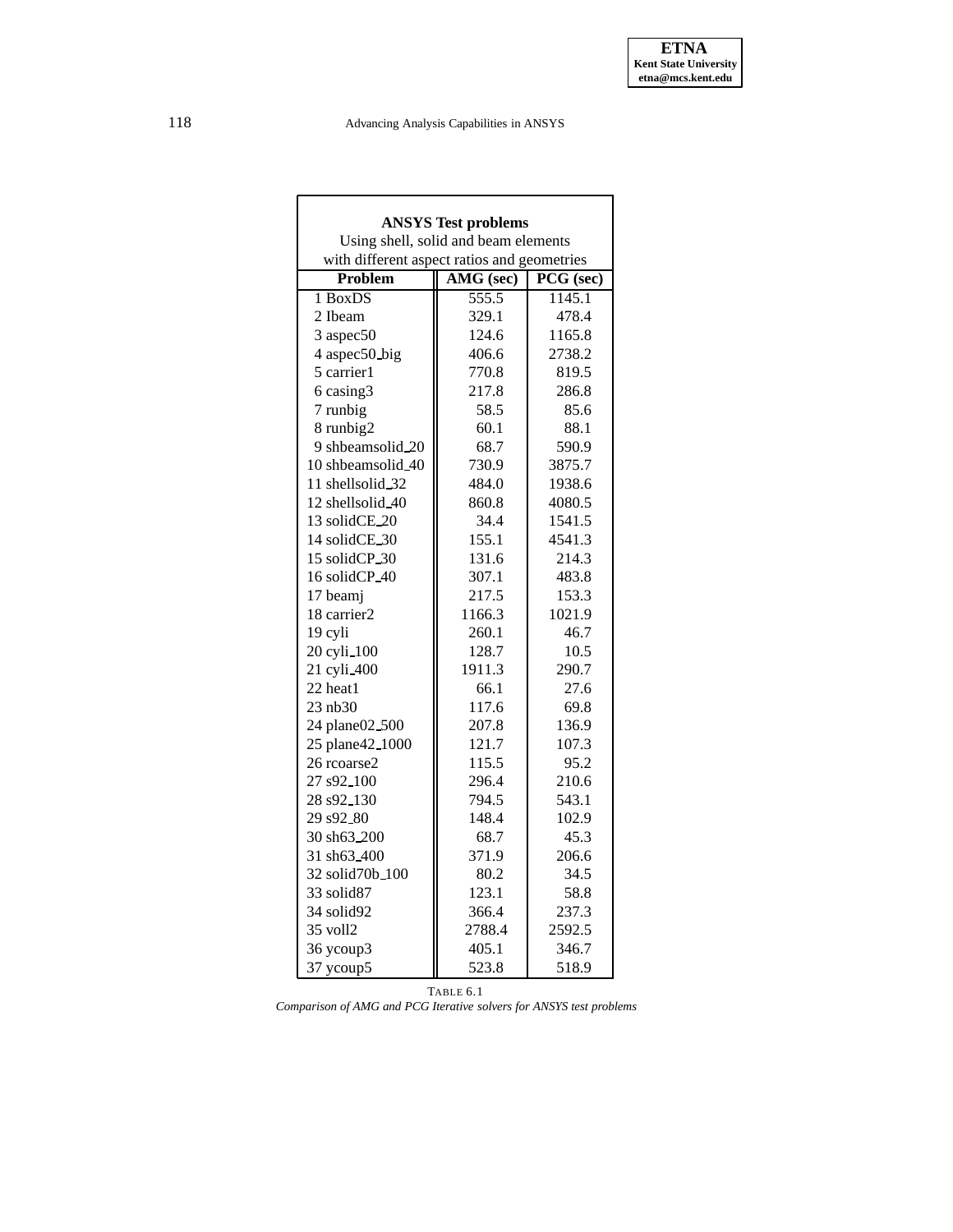# **Linear Static Analysis Using Wing Model** Mesh refined to show effects of increasing problem size and element aspect ratio

| Solver      | Aspect<br>Ratio | Degrees of Freedom |      |      |
|-------------|-----------------|--------------------|------|------|
|             |                 | 134K               | 245K | 489K |
| <b>SPAR</b> |                 | 303                | 1147 | 3633 |
| AMG         |                 | 98                 | 204  | 817  |
| AMG         | 10              | 133                | 325  | 1191 |
| AMG         | 25              | 171                | 414  | 1484 |
| <b>PCG</b>  |                 | 126                | 289  | 952  |
| <b>PCG</b>  | 10              | 365                | 649  | 1787 |
| <b>PCG</b>  | 25              | 1532               | 1895 | 4691 |

- HP L-Class 4 550 Mhz Processors, 4 Gbytes memory

- Times are for linear solution time in seconds

<span id="page-13-0"></span>- Increasing aspect uniformly elongates elements

TABLE 6.2 *Solver Comparison for Increasing Size Problems*

|             | <b>Linear Static Analysis using Wing Model</b><br>Mesh refined to show effects of increasing<br>problem size and element aspect ratio |                      |          |          |  |
|-------------|---------------------------------------------------------------------------------------------------------------------------------------|----------------------|----------|----------|--|
|             | Aspect                                                                                                                                | 245K DOFs            |          |          |  |
| Solver      | Ratio                                                                                                                                 | Number of Processors |          |          |  |
|             |                                                                                                                                       | $NP=1$               | $NP = 2$ | $NP = 3$ |  |
| <b>SPAR</b> |                                                                                                                                       | 1147                 | 909      | 843      |  |
| AMG         | 1                                                                                                                                     | 204                  | 152      | 142      |  |
| AMG         | 10                                                                                                                                    | 325                  | 225      | 197      |  |
| AMG         | 25                                                                                                                                    | 414                  | 288      | 238      |  |
| <b>PCG</b>  |                                                                                                                                       | 289                  | 244      | 231      |  |
| <b>PCG</b>  | 10                                                                                                                                    | 649                  | 564      | 544      |  |
| <b>PCG</b>  | 25                                                                                                                                    | 1895                 | 1769     | 1615     |  |

- HP L-Class 4 550 Mhz Processors, 4 Gbytes memory

- PCG CA&SI Iterative solver (ANSYS PowerSolver)

- AMG Algebraic Multigrid solver

- SPAR Boeing Sparse Direct solver 4.0

TABLE 6.3

<span id="page-13-1"></span>*Parallel Processing Solver Comparison for 245k DOF problem*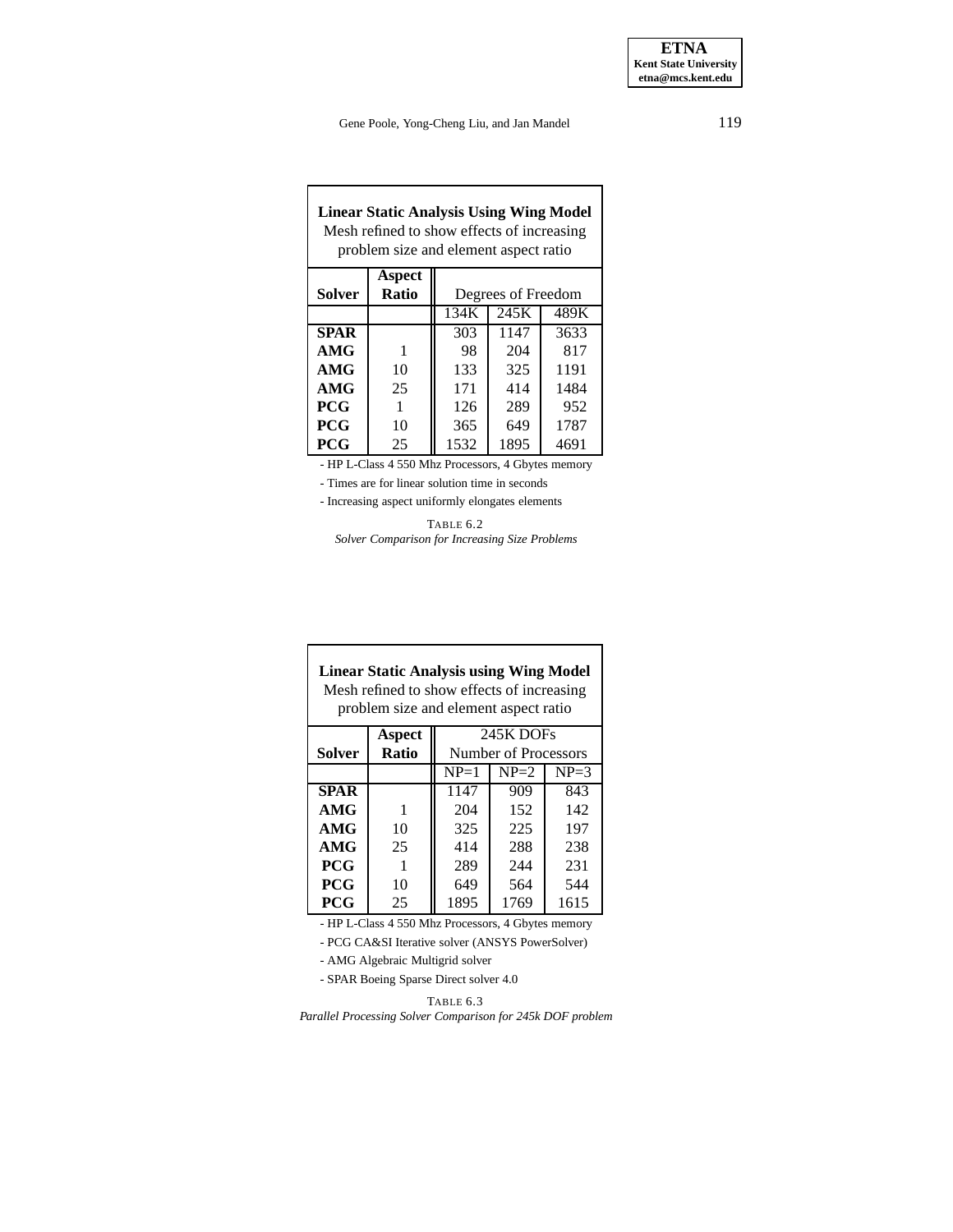| <b>Linear Static Analysis Using Wing Model</b><br>488K Degrees of Freedom |                               |                              |                              |          |          |  |
|---------------------------------------------------------------------------|-------------------------------|------------------------------|------------------------------|----------|----------|--|
| <b>Solver</b>                                                             | <b>Memory</b>                 | <b>Iterations</b>            | <b>Solver Elapsed Time</b> ) |          |          |  |
|                                                                           | <b>Mbytes</b>                 | $tol < 10^{-6}$              | $NP=1$                       | $NP = 4$ | $NP = 8$ |  |
|                                                                           |                               | Aspect Ratio Parameter $= 1$ |                              |          |          |  |
| <b>PCG</b>                                                                | 246                           | 291                          | 566.9                        | 422.7    | 378.5    |  |
| AMG                                                                       | 518                           | 13                           | 203.0                        | 98.3     | 82.0     |  |
| <b>DDS</b>                                                                | 2113                          | 53                           | 547.2                        | 176.0    | 125.4    |  |
| <b>SPAR</b>                                                               | 256                           | N/A                          | 4392.7                       | 2044.5   | 1728.2   |  |
|                                                                           | Aspect Ratio Parameter = $10$ |                              |                              |          |          |  |
| <b>PCG</b>                                                                | 246                           | 1293                         | 1891.1                       | 1524.9   | 1329.4   |  |
| AMG                                                                       | 589                           | 17                           | 674.0                        | 312.4    | 204.3    |  |
| <b>DDS</b>                                                                | 1956                          | 259                          | 1739.3                       | 440.2    | 332.1    |  |
| <b>SPAR</b>                                                               | 256                           | N/A                          | 4392.7                       | 2044.5   | 1728.2   |  |

- Runs made on an SGI O2000 16 300 Mhz Processors, 16 Gbytes Memory

- PCG CA&SI Iterative solver (ANSYS PowerSolver)

- AMG Algebraic Multi-Grid solver

- DDS Domain Decomposition solver

<span id="page-14-0"></span>- SPAR Boeing Sparse Direct solver 4.0

TABLE 6.4 *Parallel Processing Performance for Iterative Solvers*

| <b>Large Industrial Example, 590k Degrees of Freedom</b><br><b>Static Analysis with Nonlinear Contact</b> |               |                   |                                  |               |      |        |
|-----------------------------------------------------------------------------------------------------------|---------------|-------------------|----------------------------------|---------------|------|--------|
| <b>Solver</b>                                                                                             | <b>Memory</b> | <b>Iterations</b> | <b>Solver Elapsed Time (sec)</b> |               |      |        |
|                                                                                                           | <b>Mbytes</b> | $tol < 10^{-6}$   | $NP=1$                           | $NP=2$ $NP=4$ |      | $NP=8$ |
| <b>PCG</b>                                                                                                | 300           | 5301              | 8575                             | 7675          | 6595 | 6891   |
| <b>AMG</b>                                                                                                | 722           | 200               | 5265                             | 3831          | 2638 | 1884   |
| <b>SPAR</b>                                                                                               | 290           | N/A               | 705                              | 600           | 481  | 457    |

- Runs made on an SGI O2000 16 300 Mhz Processors, 16 Gbytes Memory

- PCG CA&SI Iterative solver (ANSYS PowerSolver)

- AMG Algebraic Multi-Grid solver

<span id="page-14-1"></span>- SPAR Boeing Sparse Direct solver 4.0

TABLE 6.5

*Iterative and Direct Solver comparison of linear system solution time*